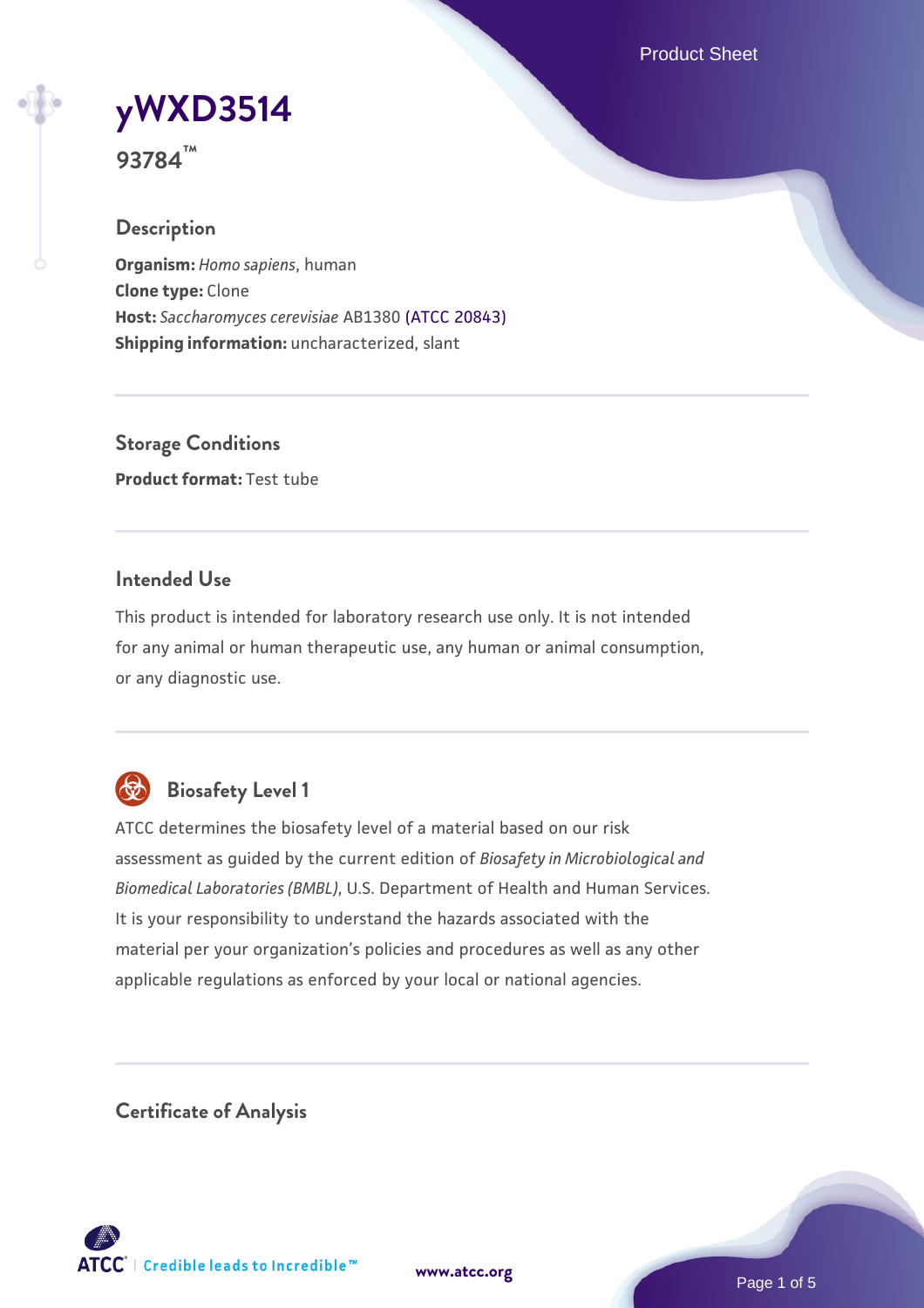# **[yWXD3514](https://www.atcc.org/products/93784)** Product Sheet **93784**

For batch-specific test results, refer to the applicable certificate of analysis that can be found at www.atcc.org.

## **Insert Information**

**Type of DNA:** genomic **Genome:** Homo sapiens **Chromosome:** X X pter-q27.3 **Gene name:** DNA Segment, single copy **Gene product:** DNA Segment, single copy [DXS3185] **Gene symbol:** DXS3185 **Contains complete coding sequence:** Unknown **Insert end:** EcoRI

## **Vector Information**

**Construct size (kb):** 105.0 **Intact vector size:** 11.454 **Vector name:** pYAC4 **Type of vector:** YAC **Host range:** *Saccharomyces cerevisiae*; *Escherichia coli* **Vector information:** other: telomere, 3548-4235 other: telomere, 6012-6699 Cross references: DNA Seq. Acc.: U01086 **Cloning sites:** EcoRI **Markers:** SUP4; HIS3; ampR; URA3; TRP1 **Replicon:** pMB1, 7186-7186; ARS1, 9632-10376

# **Growth Conditions**

**Medium:** 



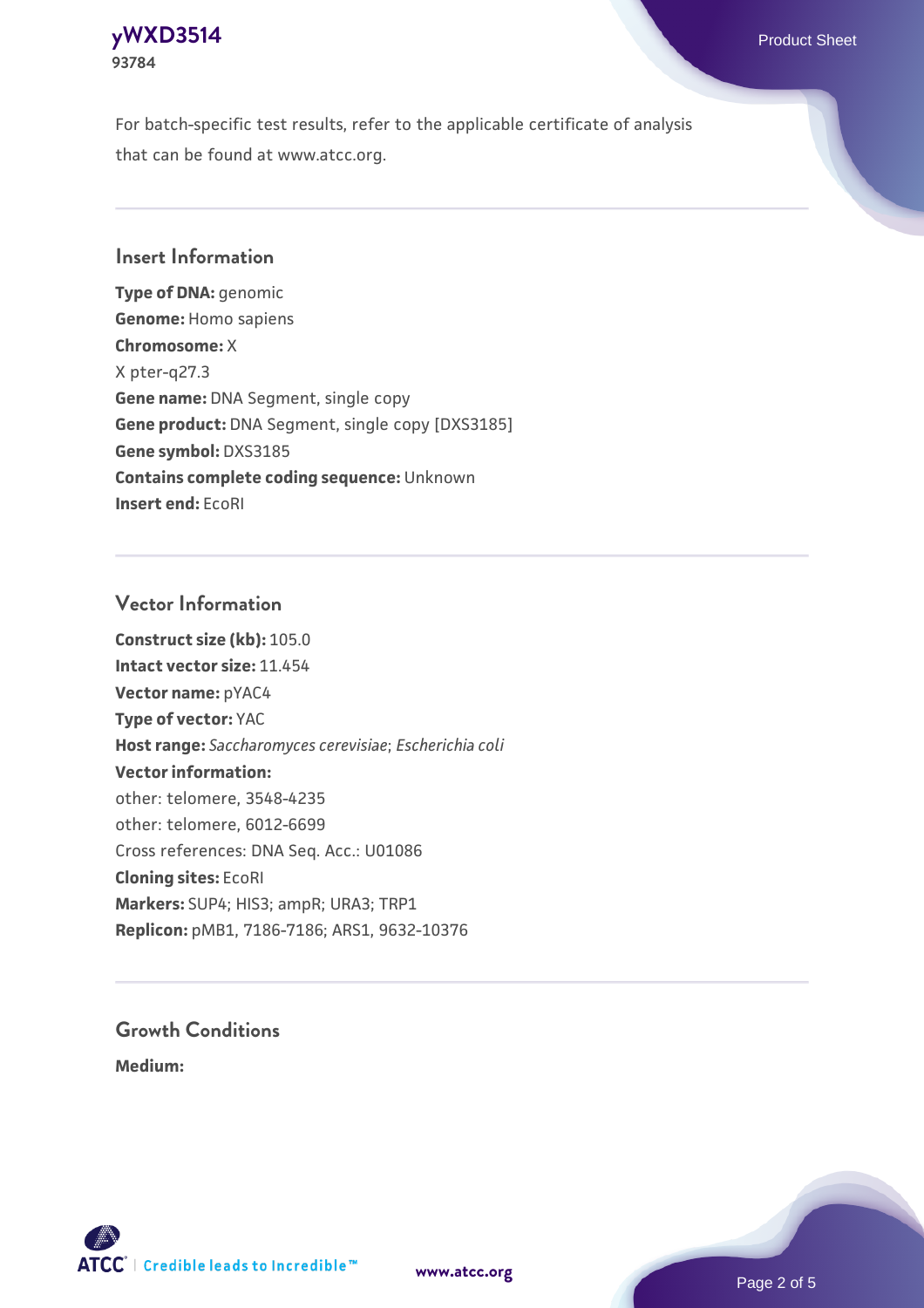#### **[yWXD3514](https://www.atcc.org/products/93784)** Product Sheet **93784**

[ATCC Medium 1245: YEPD](https://www.atcc.org/-/media/product-assets/documents/microbial-media-formulations/1/2/4/5/atcc-medium-1245.pdf?rev=705ca55d1b6f490a808a965d5c072196) **Temperature:** 30°C

#### **Notes**

More information may be available from ATCC (http://www.atcc.org or 703- 365-2620).

# **Material Citation**

If use of this material results in a scientific publication, please cite the material in the following manner: yWXD3514 (ATCC 93784)

# **References**

References and other information relating to this material are available at www.atcc.org.

# **Warranty**

The product is provided 'AS IS' and the viability of ATCC® products is warranted for 30 days from the date of shipment, provided that the customer has stored and handled the product according to the information included on the product information sheet, website, and Certificate of Analysis. For living cultures, ATCC lists the media formulation and reagents that have been found to be effective for the product. While other unspecified media and reagents may also produce satisfactory results, a change in the ATCC and/or depositor-recommended protocols may affect the recovery, growth, and/or function of the product. If an alternative medium formulation or reagent is used, the ATCC warranty for viability is no longer



**[www.atcc.org](http://www.atcc.org)**

Page 3 of 5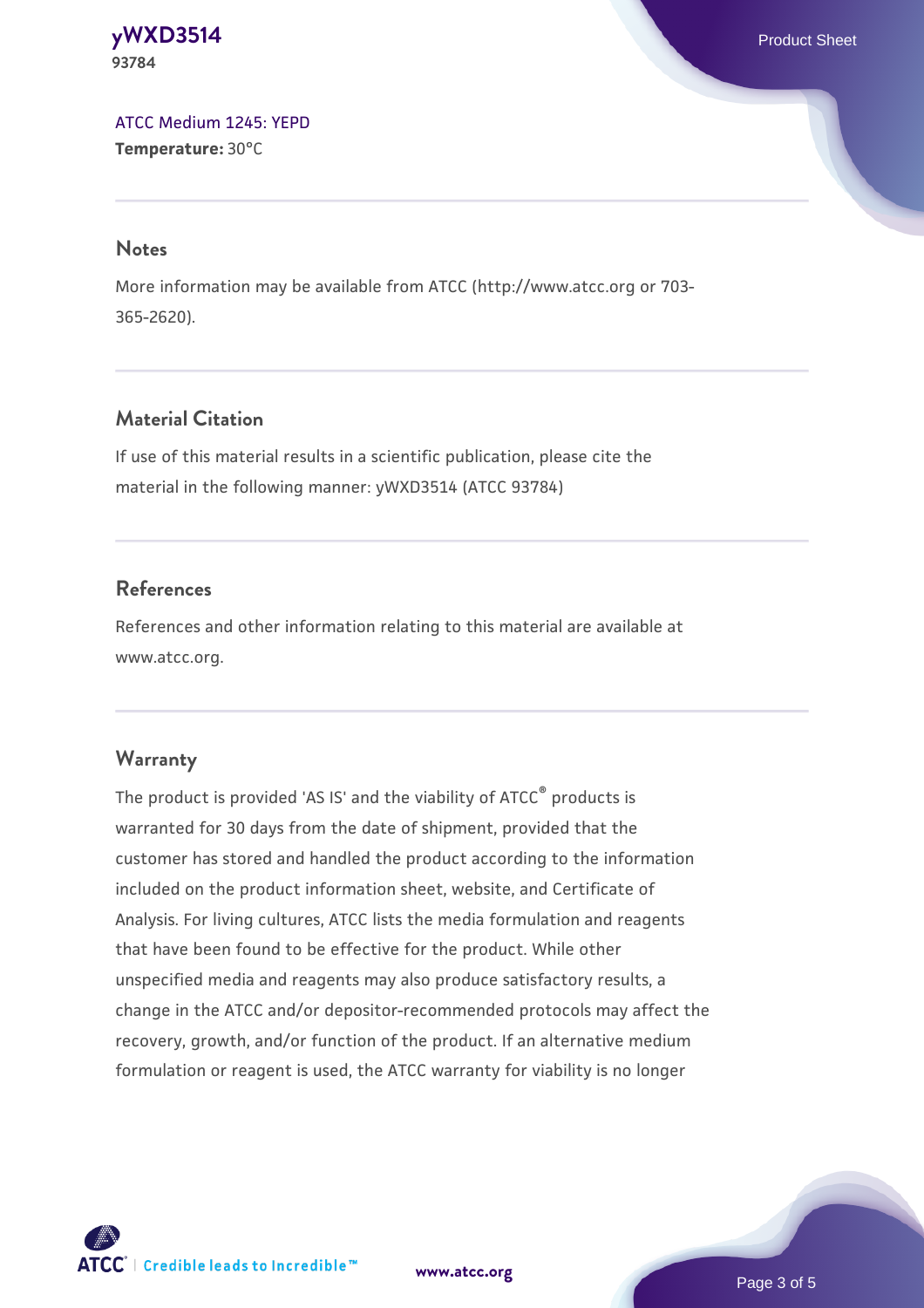**93784**

valid. Except as expressly set forth herein, no other warranties of any kind are provided, express or implied, including, but not limited to, any implied warranties of merchantability, fitness for a particular purpose, manufacture according to cGMP standards, typicality, safety, accuracy, and/or noninfringement.

#### **Disclaimers**

This product is intended for laboratory research use only. It is not intended for any animal or human therapeutic use, any human or animal consumption, or any diagnostic use. Any proposed commercial use is prohibited without a license from ATCC.

While ATCC uses reasonable efforts to include accurate and up-to-date information on this product sheet, ATCC makes no warranties or representations as to its accuracy. Citations from scientific literature and patents are provided for informational purposes only. ATCC does not warrant that such information has been confirmed to be accurate or complete and the customer bears the sole responsibility of confirming the accuracy and completeness of any such information.

This product is sent on the condition that the customer is responsible for and assumes all risk and responsibility in connection with the receipt, handling, storage, disposal, and use of the ATCC product including without limitation taking all appropriate safety and handling precautions to minimize health or environmental risk. As a condition of receiving the material, the customer agrees that any activity undertaken with the ATCC product and any progeny or modifications will be conducted in compliance with all applicable laws, regulations, and guidelines. This product is provided 'AS IS' with no representations or warranties whatsoever except as expressly set forth herein and in no event shall ATCC, its parents, subsidiaries, directors, officers, agents, employees, assigns, successors, and affiliates be liable for indirect, special, incidental, or consequential damages of any kind in connection with or arising out of the customer's use of the product. While reasonable effort is made to ensure authenticity and reliability of materials on deposit, ATCC is not liable for damages arising from the misidentification or



**[www.atcc.org](http://www.atcc.org)**

Page 4 of 5